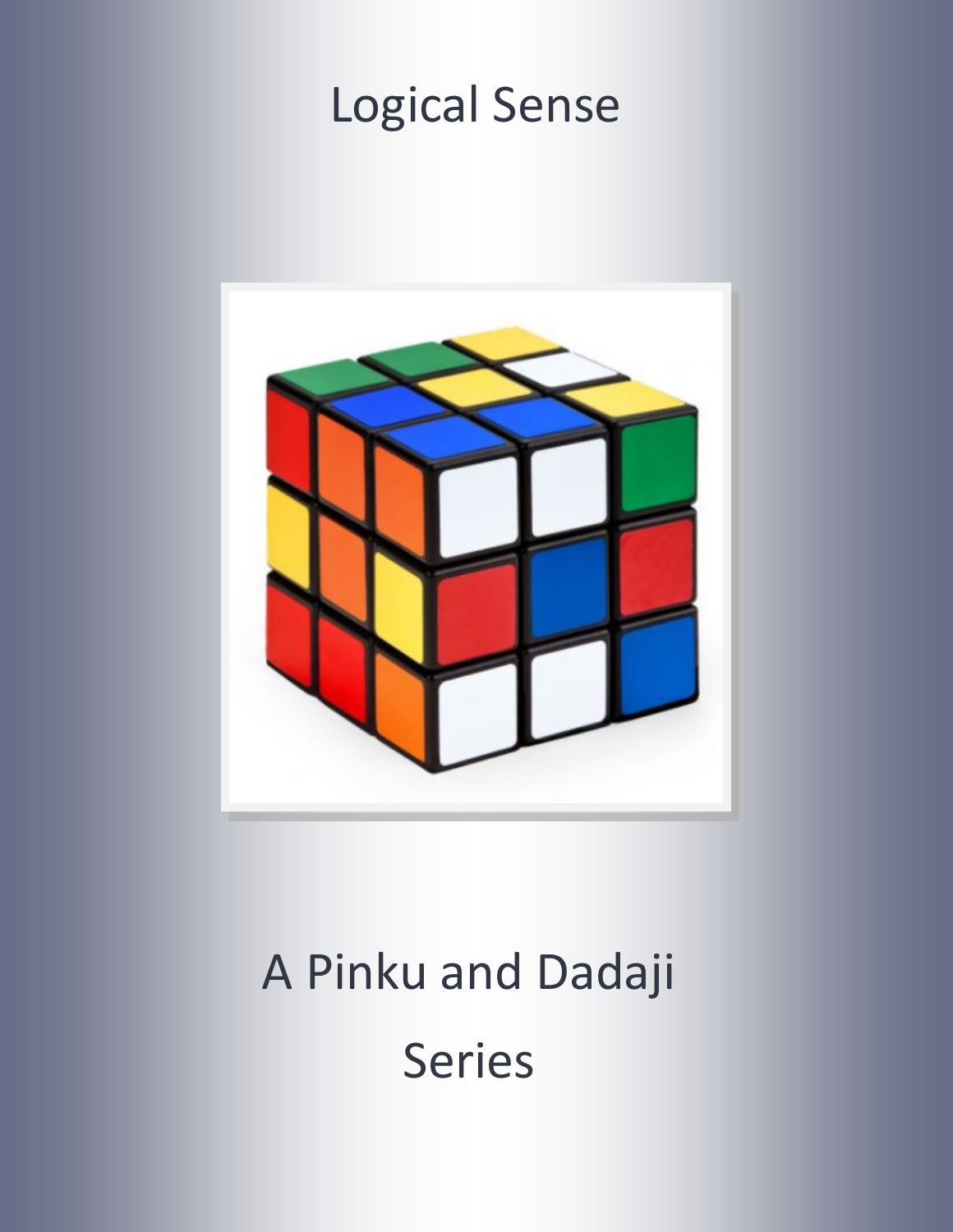## *Logical conclusion is the best conclusion*

Pinku: Hello Dadaji Good Morning what are you doing?

Dadaji: I am trying to solve this puzzle given in today's newspaper.

Pinku: Good…Good… try and try and you might succeed.

Dadaji: I can solve this but I am somewhere missing the logic.

Pinku: Why are you searching for logic in puzzle? What do you mean by logic Dadaji?

Dadaji: Logic is a thought a reason based thought. I am trying to understand the pattern in this puzzle which will ultimately help me to break this puzzle.

Pinku: Hmm… what do you mean by a reason based thought Dadaji?

Dadaji: Well! Logic is a systematic thinking backed by a reason or a proven method that you might know already but sometimes you are unable to apply it. What I mean is that, we get input from our five senses; all five senses are equally contributing to the brain to come to a common conclusion which we call logic. My

# Anything in this world starts with a logic

personal opinion, logic is always pattern based; meaning it follow some steps may be haphazardly or in some sequence. When we are applying reasons to each of these steps the encrypted pattern gets decrypted and you understand the reason behind which we call logic.

Pinku: Hmm… Dadaji you are trying to explain me or you are trying to confuse me? I am lost.

Dadaji: Ok… logic is coming to a conclusion which is appropriate and makes a total sense to you as well as anyone who is listening to you. What I was trying to explain is how you come to a conclusion i.e. step by step reason based thinking giving sense in each step to you and lastly coming to an overall conclusion which is rational.

Pinku: Understood Dadaji. Can you give me any example of Logic Dadaji?

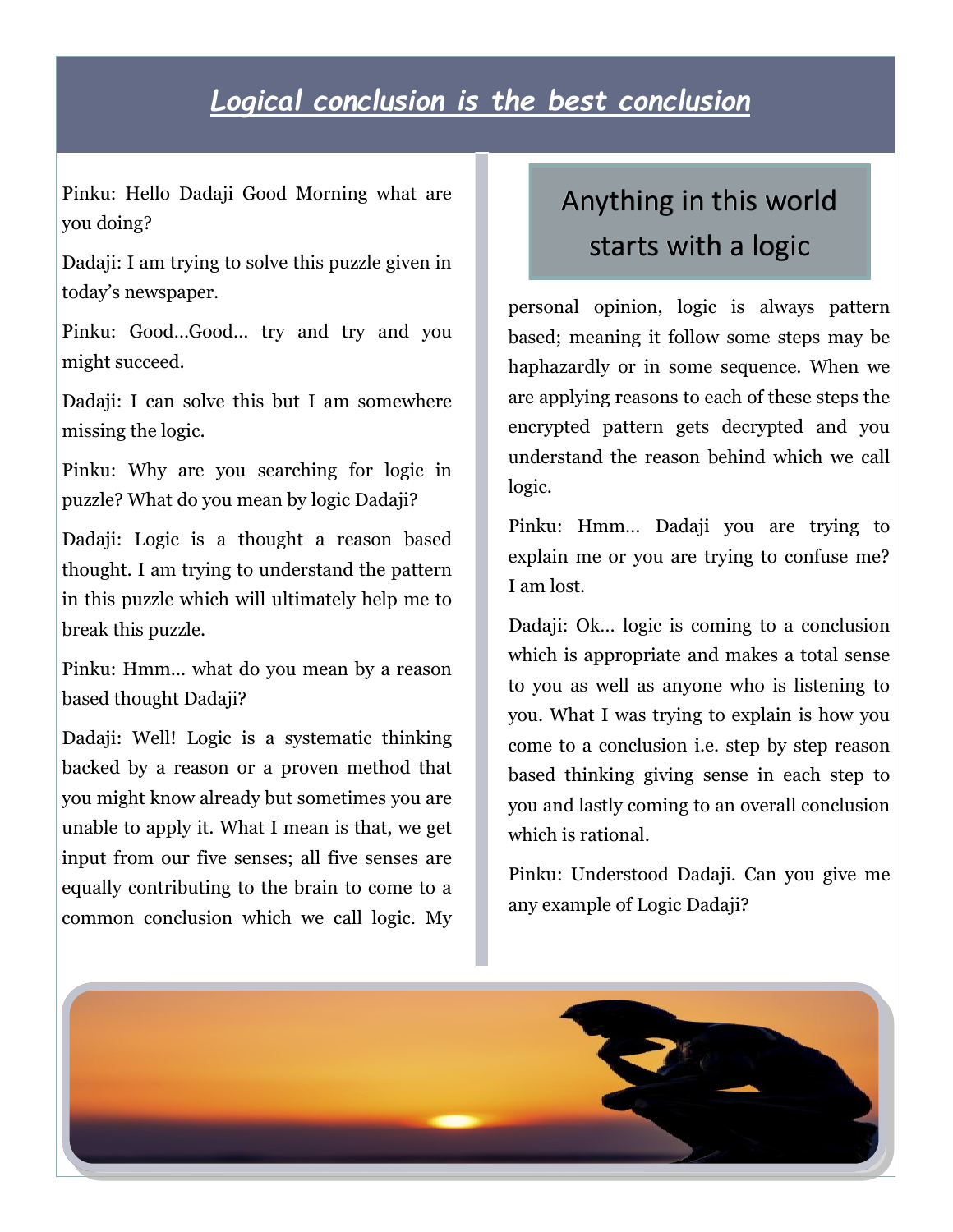## *Logical thinking follows a pattern*

Dadaji: Sure. This is a very old question but very apt example to understand logic. Two men came down from the same chimney one after the other following the same path. Both did not wear face masks. One comes out with a clean face and one comes out with a dirty face. Which one washes his face?

Pinku: The one with clean face looks at the one with dirty face and thinks that his face is dirty and hence, cleans his face first.

Dadaji: Are you sure Pinku?

Pinku: Yes Dadaji.

Dadaji: There is a twist in the question. The question itself is wrong. Think logically, how can two men coming down from the same chimney one after another following the same path and one can have a dirty face and another cannot.

Pinku: Hmm… Logic. Good example Dadaji. You said that logical thinking is following a pattern. What kind of pattern were you talking Dadaji?

Dadaji: Well! Pinku, god has created this world so uniquely that there is logic everywhere. An

# Logical conclusions are the best conclusions

event happening will also have a corresponding event and so on and so forth. To give you an example, "It snowed today and hence outside its cold". From what I know most of the events happening in this world will have two way affect or a pattern; one antecedent and another consequent. In the above sentence, the antecedent is "it snowed today" and the consequent is "Outside its cold". Antecedent say's "since its snowed" the consequent followed "there is cold outside". You can find the antecedent for every consequent in this world hence, logic follows a particular pattern.

Pinku: Hmm. Makes sense. Give me some examples to understand better Dadaji.

Dadaji: Let me think. Ok! Here you go a question for you. Two girls ate dinner together. They both ordered iced tea. One girl drank them very fast and had finished five in the time it took the other to drink just one.

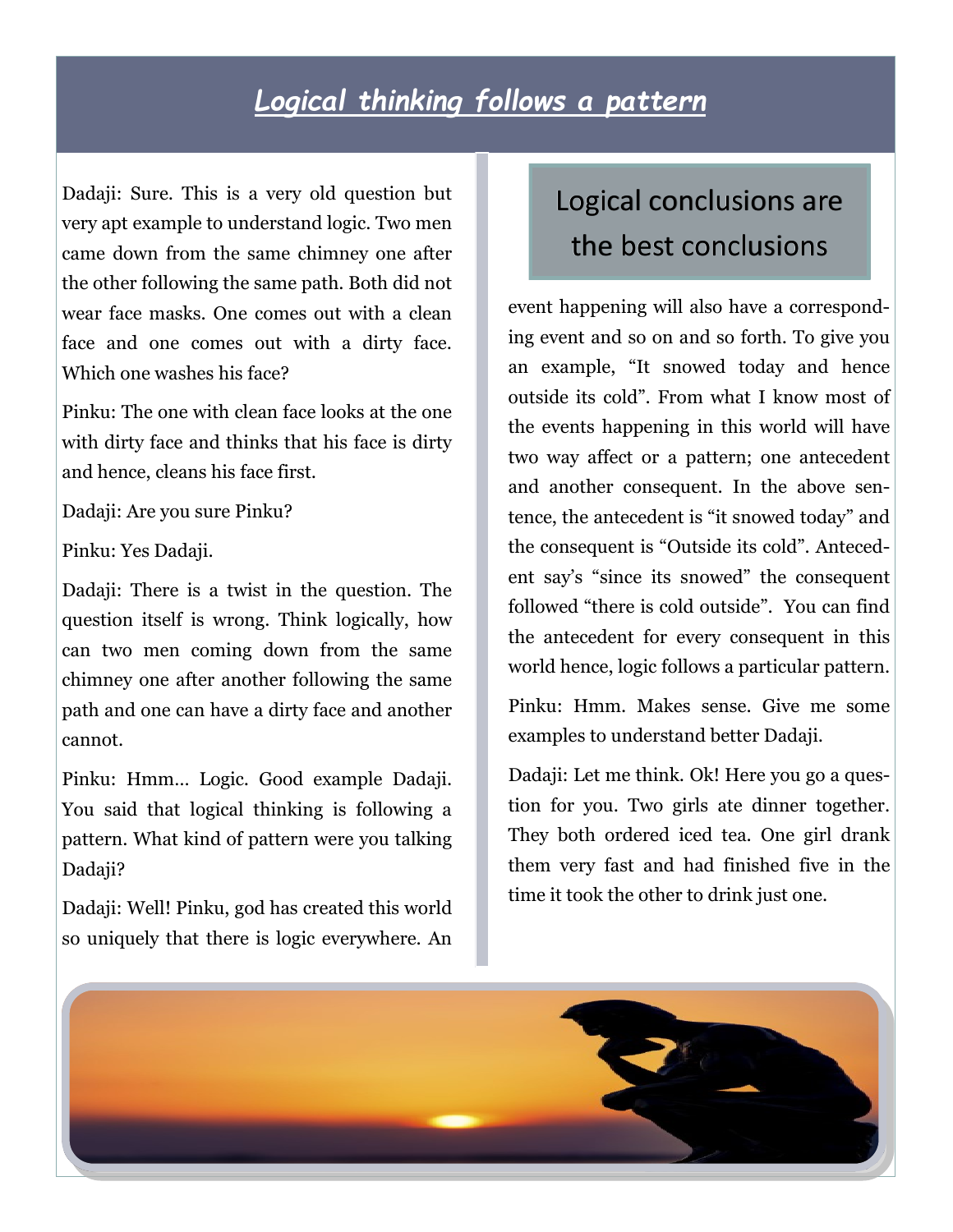# *Logical thinking follows a pattern*

The girl who drank one died while the other survived. All of the drinks were poisoned. What is the logic in this story? Why do you think girl who had a single drink died?

Pinku: I cannot think so far Dadaji. Sorry! But I don't know the answer.

Dadaji: Oh! It's simple. The poison was in the ice and not in the drink. The girl who drank five did not allow ice to melt and hence survived. However, the girl who only drank one allowed ice to melt and hence poison in the ice melted in the tea. Hope now you understand what logic is? Logic is sequentially deriving at a conclusion that makes sense. But you should be careful Pinku. All conclusions are not logical conclusions.

Pinku: Yes Dadaji very clear. But, what do you mean when you say all conclusions are not logical conclusions?

Dadaji: To understand this, I will share a wellknown example in the world of logic. Here it goes: Look at the two statements below:

- $\Rightarrow$  All birds have feathers.
- $\Rightarrow$  Turkeys have feathers.

### Logical patterns

### resolve problems

There can be two conclusions

- All the birds are Turkeys or
- All Turkeys are birds

What do you think Pinku which conclusion is logical?

Pinku: Ah! It's so easy Dadaji "All Turkeys are birds".

Dadaji: Why not the other option it is also conclusion right?

Pinku: Yes Dadaji but the second conclusion does not make sense to me. Oh! I understood Dadaji. With this example, you are trying to prove me that all conclusions are not logical conclusions. Understood Dadaji... That was a great example.

Dadaji: Very good Pinku. Studying logic will:

- Enhance problem solving ability
- Enhance reasoning ability
- Enhance critical thinking

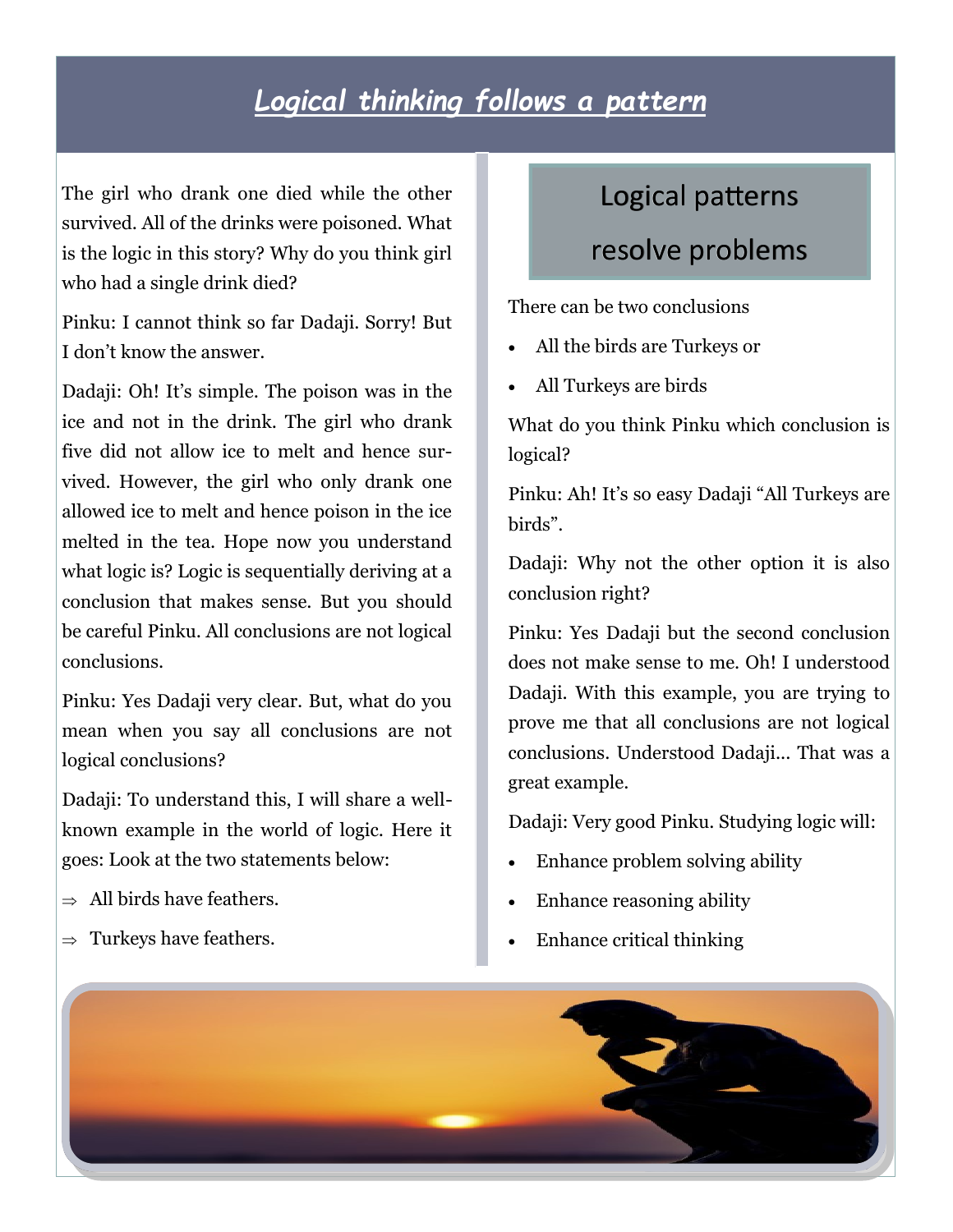### *Logic brings a meaning to any discussion*

Enhance conceptual ability

Pinku: How is logic related to critical thinking Dadaji?

Dadaji: Well! Critical thinking is scientific, in that it relies upon both logic and empirical evidence. Critical thinking is a means for separating truth from falsehood which require logical thinking; why? Because, logical thinking is based on a particular pattern or sequence which gives a strong base to differentiate between what is truth and what is not.

Pinku: Hmm… tell me Dadaji then how logic enhances conceptual ability?

Dadaji: People with conceptual abilities are usually creative. They are able to devise creative solutions to abstract problems involving thinking "outside of the box". And to think outside of the box, they need to crack several patterns, and only thing that can crack patterns is logic.

Pinku: From where the word logic comes from Dadaji:

Dadaji: The term logic comes from the Greek word logos meaning "sentence," "discourse,"

# Logic always is backed up by reasoning

"reason," "rule," "ratio," "account", "rational principle," and "definition." In short logic has been said to be the "laws of thought," "the rules of right reasoning," "the principles of valid argumentation".

Pinku: Understood Dadaji. Can you let me know then what is the difference between logic and commonsense?

Dadaji: I will explain it with an example. Common sense say's "heavier objects fall faster than lighter objects." But, logic thinks beyond and brings in conditions like heavier objects will fall faster than lighter objects only due to factors such as air and gravitation. If both are absent, would the answer be same?

Pinku: I know this Dadaji. In the absence of air and gravity both heavier object say a rock and a lighter object say a feather will fall on the ground simultaneously.

Dadaji: Exactly. Now you know the difference between logic and commonsense right.

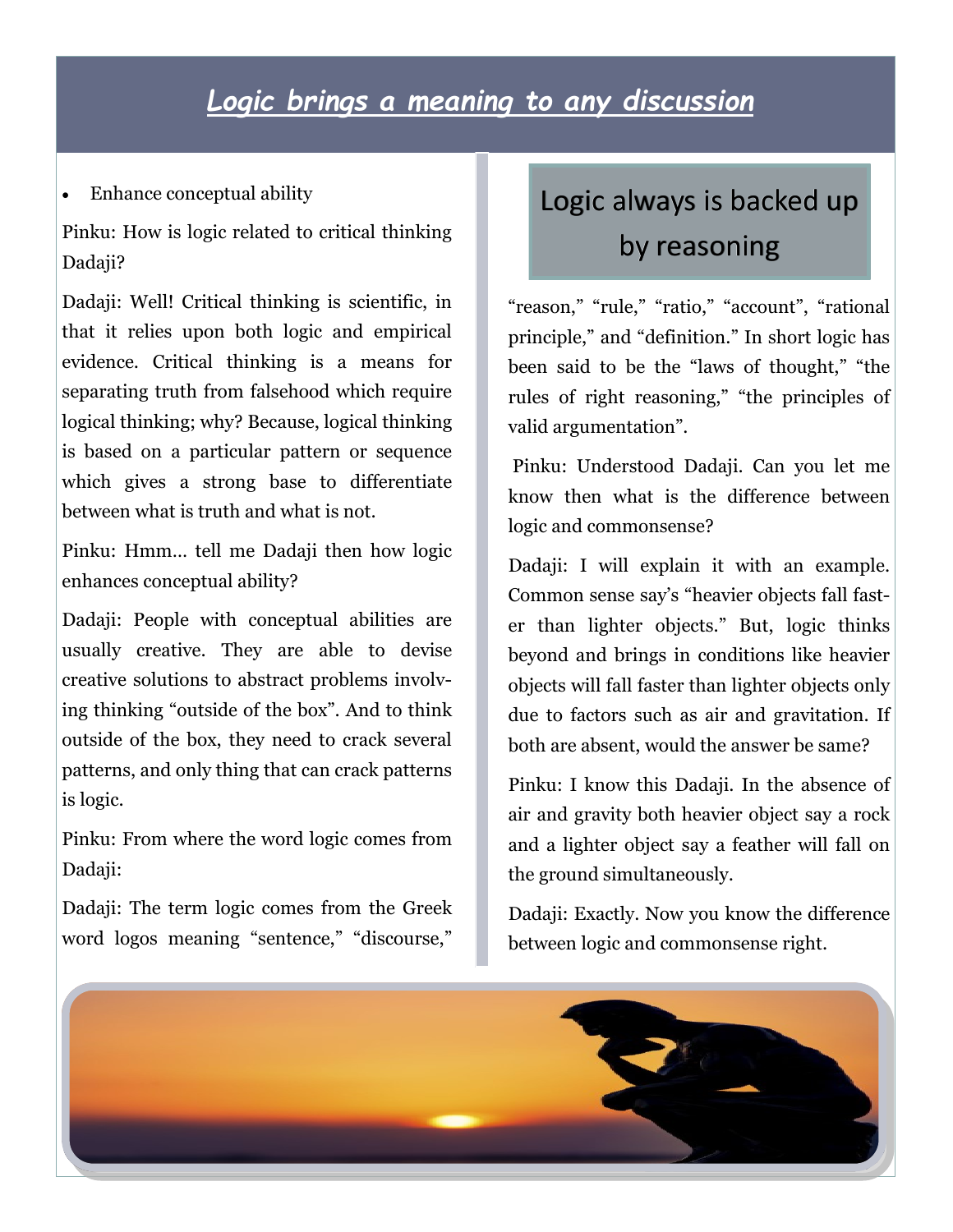## *Logic models are pictorial in nature*

Pinku: Yes Dadaji. Tell me; is there a difference between reasoning and logic?

Dadaji: Well! Reasoning is an ability to think, to produce an argument that leads to a certain conclusion. Reasoning may or may not use logic and logic is a method of reasoning that guarantees a correct conclusion, given the correctness of the assumptions and applying correct reasoning steps. In short logic is used to avoid myths or fallacies.

Pinku: Fantastic! I got the difference Dadaji. Is there any way that one can use logic successfully?

Dadaji: Well there are models built in called "logic models" which presents a picture of how your effort or initiative is supposed to work. It explains why your strategy is a good solution to the problem at hand. Effective logic models make an explicit, often visual, statement of the activities that will bring about perfect conclusions leading to effective solutions. Logical models generally have road maps, conceptual maps, or pathways maps along with a blueprint for change and a framework for action underpinning rationale.

#### Logic depends on

#### correctness of assumptions

Pinku: Hmm…by using these models, one can pave success. I heard a term called logical positivism what is the meaning Dadaji?

Dadaji: Logical positivism, also called logical empiricism, a philosophical movement that arose in Vienna in the 1920s and was characterized by the view that scientific knowledge is the only kind of factual knowledge and that all traditional metaphysical doctrines are to be rejected as meaningless.

Pinku: What do you mean by metaphysics Dadaji?

Dadaji: Well! Meta means over and beyond. Hence, metaphysics mean over and beyond physics. Hence, I can conclude that those theories which may be true but not scientifically proven are called metaphysics.

Pinku: Ah! Now I understood so as per logical positivism, those that cannot be proved scientifically needs to be discarded is what this movement tried to prove correct Dadaji.

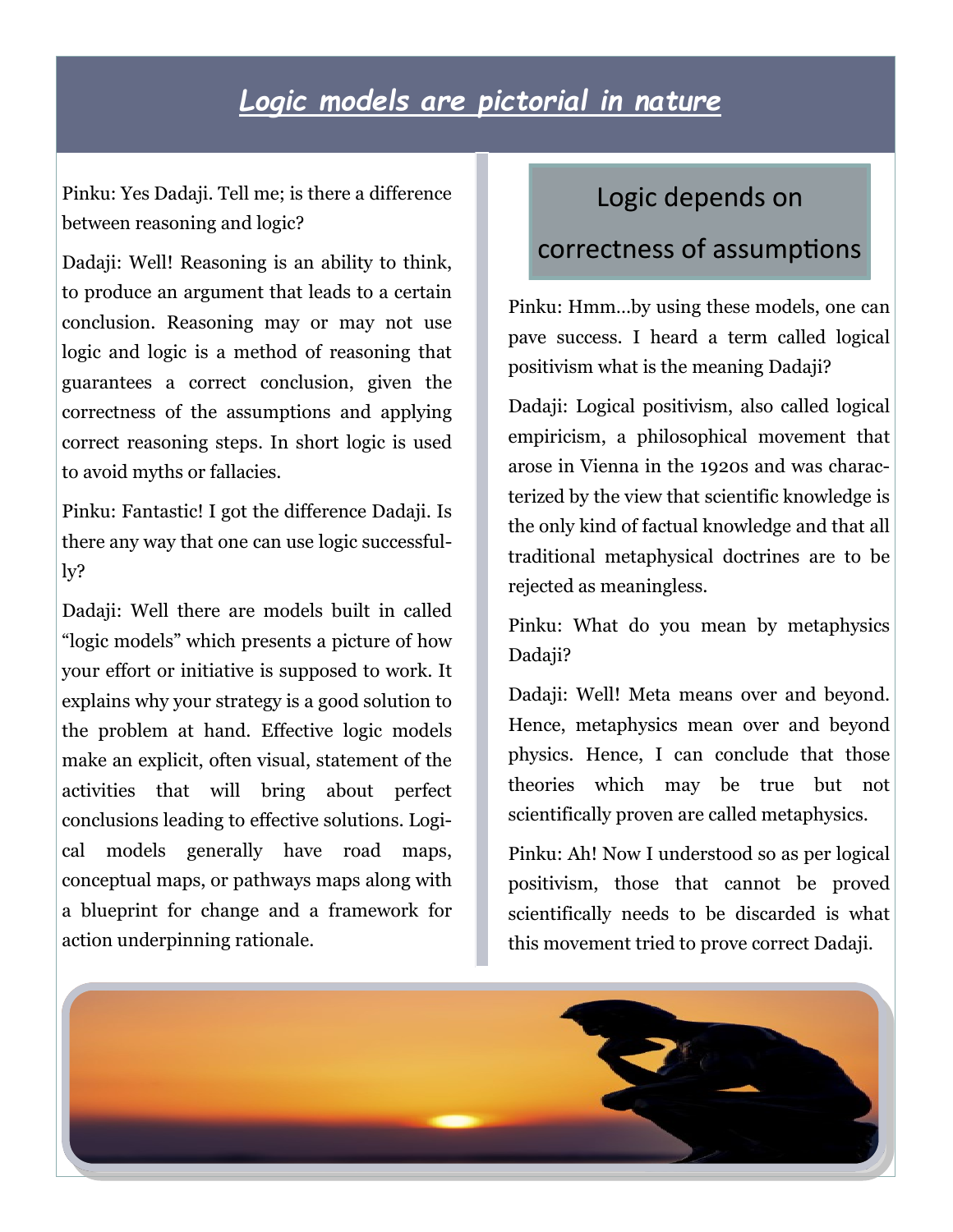# *Logic and assumptions go hand-in-hand*

Dadaji: Exactly Pinku. This theory was not so famous and failed as this theory restricted exploration which is basis of our existence.

Pinku: Hmm… I understood Dadaji. Tell me one thing Dadaji: "How to develop logic?"

Dadaji: Well! Intelligence is a concept that involves logic. In order to develop logic we need to develop the logical part of our intelligence meaning you develop the power to perceive, interpret, record, and deduct of any kind of information in a particular pattern or sequence in order to "reach the right conclusion" which we call logic.

Pinku: What about solving puzzles or playing riddle Dadaji?

Dadaji: Absolutely, puzzles and riddles make your mind sharper and enhance your logical thinking. Good point there Dadaji.

Pinku: Thank you Dadaji. I heard my teachers talking about logical framework. What is that Dadaji?

Dadaji: I am sure they are doing some great project as this is the word used by those who are doing some sort of project. The logical

# Logical sense enhance Intelligence

framework or log frame is a document that gives an overview of the objectives, activities and resources of a project. It also provides information about external elements that may influence the project, called assumptions. Finally, it tells you how the project will be monitored, through the use of contents or indicators. I would not go into details but for your understanding I will make the framework simpler to you:

- $\Rightarrow$  Step 1: Write the Goal: Write the goal of the project and how will you measure the performance.
- $\Rightarrow$  Step 2: What is the Purpose: The purpose is expected outcome of project components.
- $\Rightarrow$  Step 3: List the activities: The project tasks that deliver outputs.

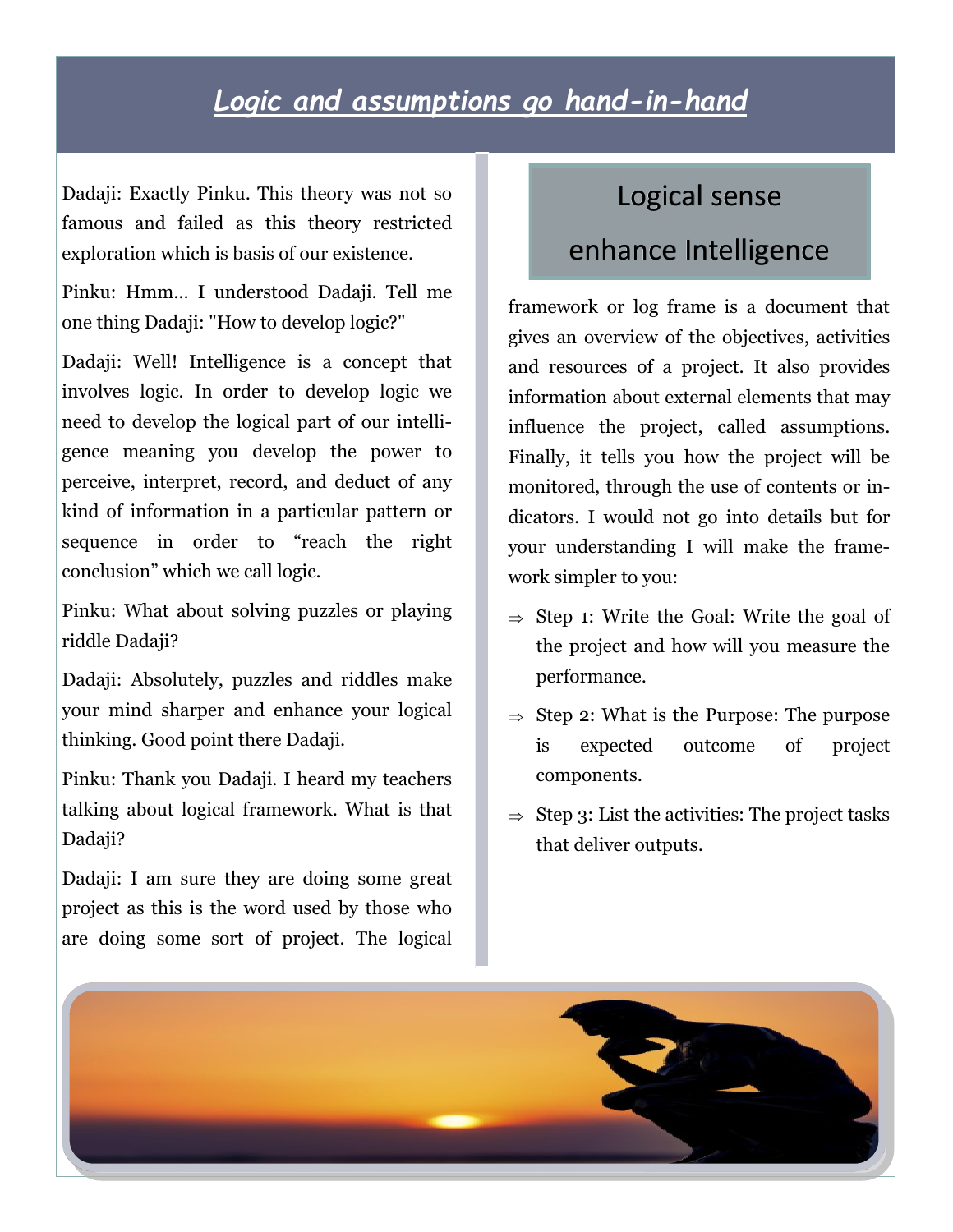## *Logic cannot be the same for all*

Step 4: What will be the components of objectives: The components of objectives are expected outcome from each output

Step 5: What outputs are you expecting: The direct results

Pinku: Oh you are trying to explain here that building a sequence through a project plan builds in logic of the project to reach specific objectives of the project.

Dadaji: You understood it correct. I also could not have explained you more better Pinku.

Pinku: Is everyone's logic unique?

Dadaji: Well! If you want to reach USA from here, do you think there is a unique route available?

Pinku: No Dadaji there are several routes to reach USA.

Dadaji: Exactly, I call each of the routes as interpretations. Each person has one's own interpretation and hence, logic cannot be unique to all. But there are certain routes which are unique e.g. a tunnel or a subway built connecting two places. Similarly, to

# Situations gets changed by applying logic

understand, interpret and draw conclusions for certain tasks/problems, you will have unique route/solution too.

Pinku: Ah! So application of logic depends on the situation correct Dadaji?

Dadaji: Yes you can say so but not always. What I mean to say is you can even change a situation by applying logic.

Pinku: Can you give an example Dadaji where you can change a situation by applying logic?

Dadaji: There is a very old and famous story around it. The story of two pebbles… Here it goes:

Many years ago in a small Indian village, a farmer had the misfortune of owing a large sum of money to a village moneylender. The moneylender, who was old and ugly, fancied the farmer's beautiful daughter. So he proposed a bargain. He said he would forgo the farmer's debt if he could marry his daughter.

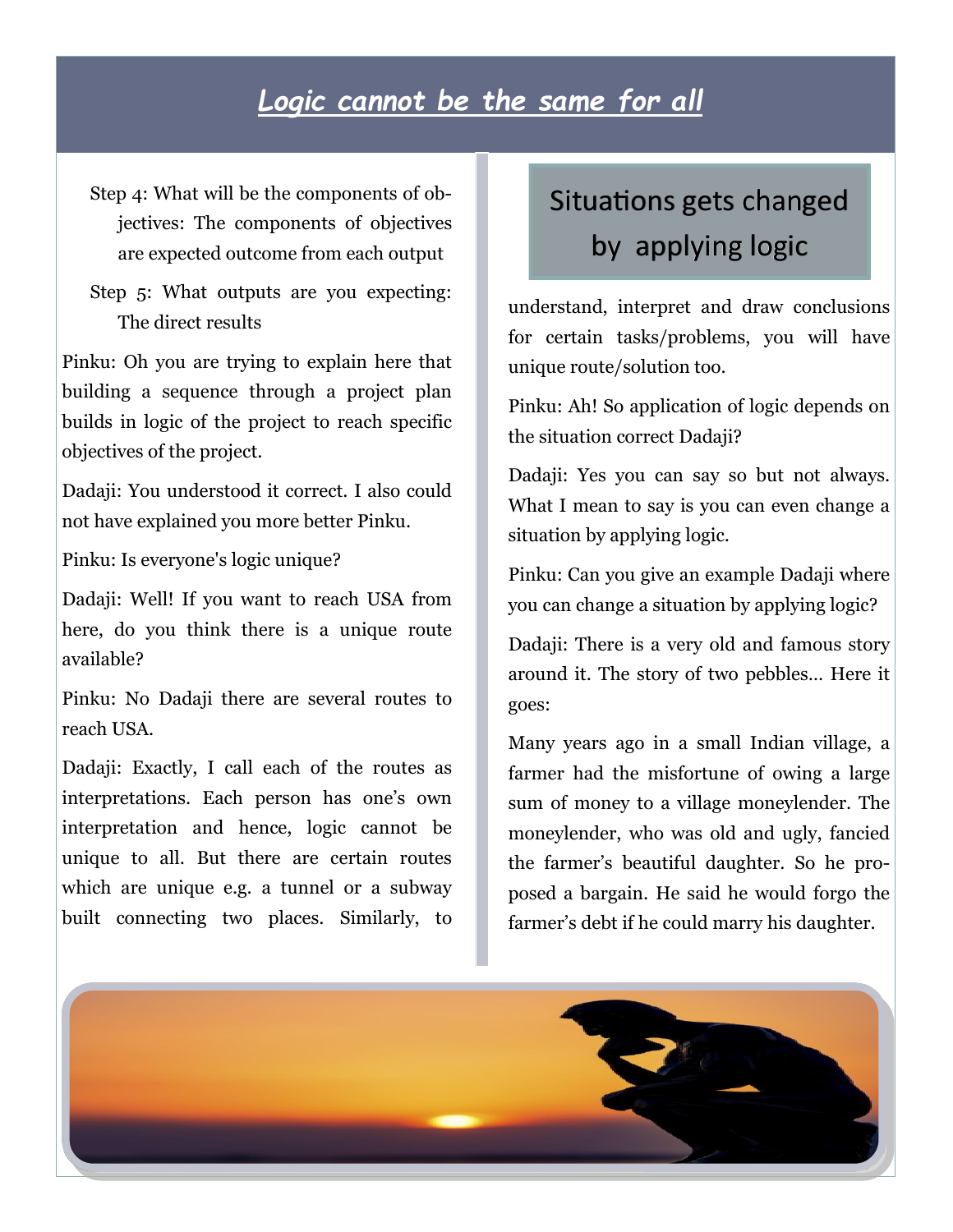## *Logic can win challenges*

Both the farmer and his daughter were horrified by the proposal. So the cunning moneylender suggested that they let providence decide the matter. He told them that he would put a black pebble and a white pebble into an empty money bag. Then the girl would have to pick one pebble from the bag. If she picked the black pebble, she would become his wife and her father's debt would be forgiven. If she picked the white pebble she need not marry him and her father's debt would still be forgiven. If she refused to pick a pebble, her father would be thrown into jail. They were standing on a pebble strewn path in the farmer's field. As they talked, the moneylender bent over to pick up two pebbles. As he picked them up, the sharp-eyed girl noticed that he had picked up two black pebbles and put them into the bag. He then asked the girl to pick a pebble from the bag. What the girl must have done it will astonish you Pinku.

Pinku: Hmm… interesting. What did the girl do?

Dadaji: The girl put her hand into the money bag and drew out a pebble. Without looking at

# Logic can beat any disadvantageous situation

it, she fumbled and let it fall onto the pebble-strewn path where it immediately became lost among all the other pebbles. "Oh, how clumsy of me!" she said. "But never mind, if you look into the bag for the one that is left, you will be able to tell which pebble I picked." The moneylender dared not admit his dishonesty. The girl changed what seemed an impossible situation into an extremely advantageous one using the power of logic.

Pinku: That was a good story Dadaji. What do you mean by propositional logic and how it can help us Dadaji?

Dadaji: A proposition is a statement that can be either true or false; it must be one or the other, and it cannot be both. We use propositions to arrive at logic especially in the field of Information Technology (/IT).

Pinku: Can you give me an example Dadaji?

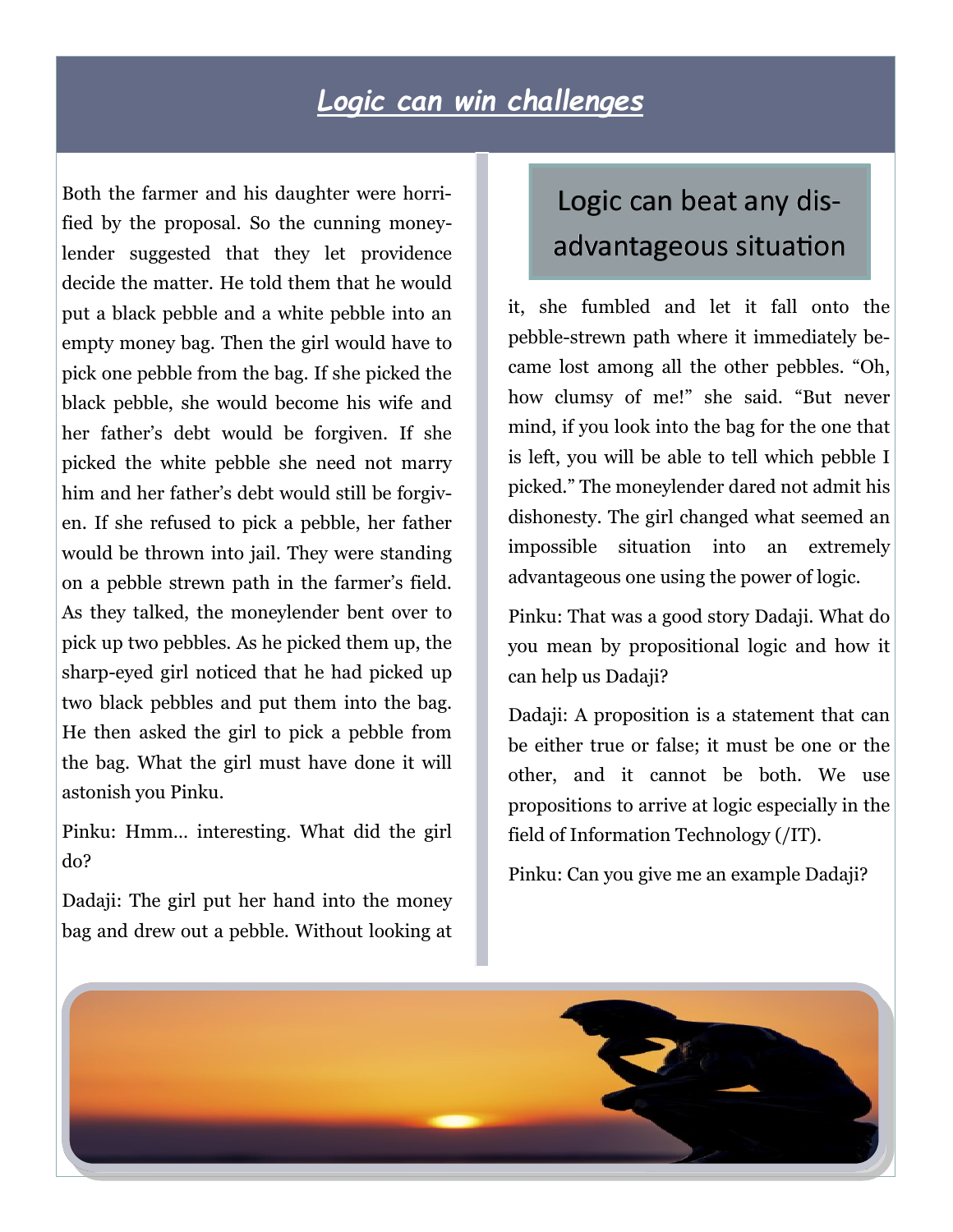# *Logic brings completeness*

Dadaji: Well! I am also not so expert at it but still let's see a proposition statement:

- $\Rightarrow$  The generator is on
- $\Rightarrow$  Ron secured first in class.

These statements are propositions meaning either they are true or false and cannot be both. Now let's check few statements which are not propositions:

 $"x = x"$ 

The above statement is not a proposition because we don't know what "x" represents. It is like telling air is equal to air where we don't know what exactly it mean whether we are talking just of the mass of air or "air in atmosphere" or "air in a jar".

As you have now understood what is proposition statement let's try and understand propositional logic. Based on propositions; logical structures are built which can work a code in programming for computers. In mathematics also it has relevance for example, a statement is not accepted as valid or correct unless it is accompanied by a proof. A proof is an argument from hypotheses (assumptions) to a

# Logical sense is always approaching perfection

conclusion. Each step of the argument follows the laws of propositional logic. Logic doesn't study whether propositions are true; it only studies whether conclusions derived from certain propositions are true if the propositions themselves are true. It's a bit complex to understand but I think I made some sense to you at least Pinku.

Pinku: Yes Dadaji it did! Tell me what is the measure Logic Dadaji?

Dadaji: Well! There is no measure of logic. However, logic should have three things: consistency (which means that none of the theorems contradict one another); soundness (which means that the rules of proof will never allow a false inference from a true premise); and completeness (No other argument can prove that the truth in an argument is not a truth). In short, logic is a conclusion which cannot be false.